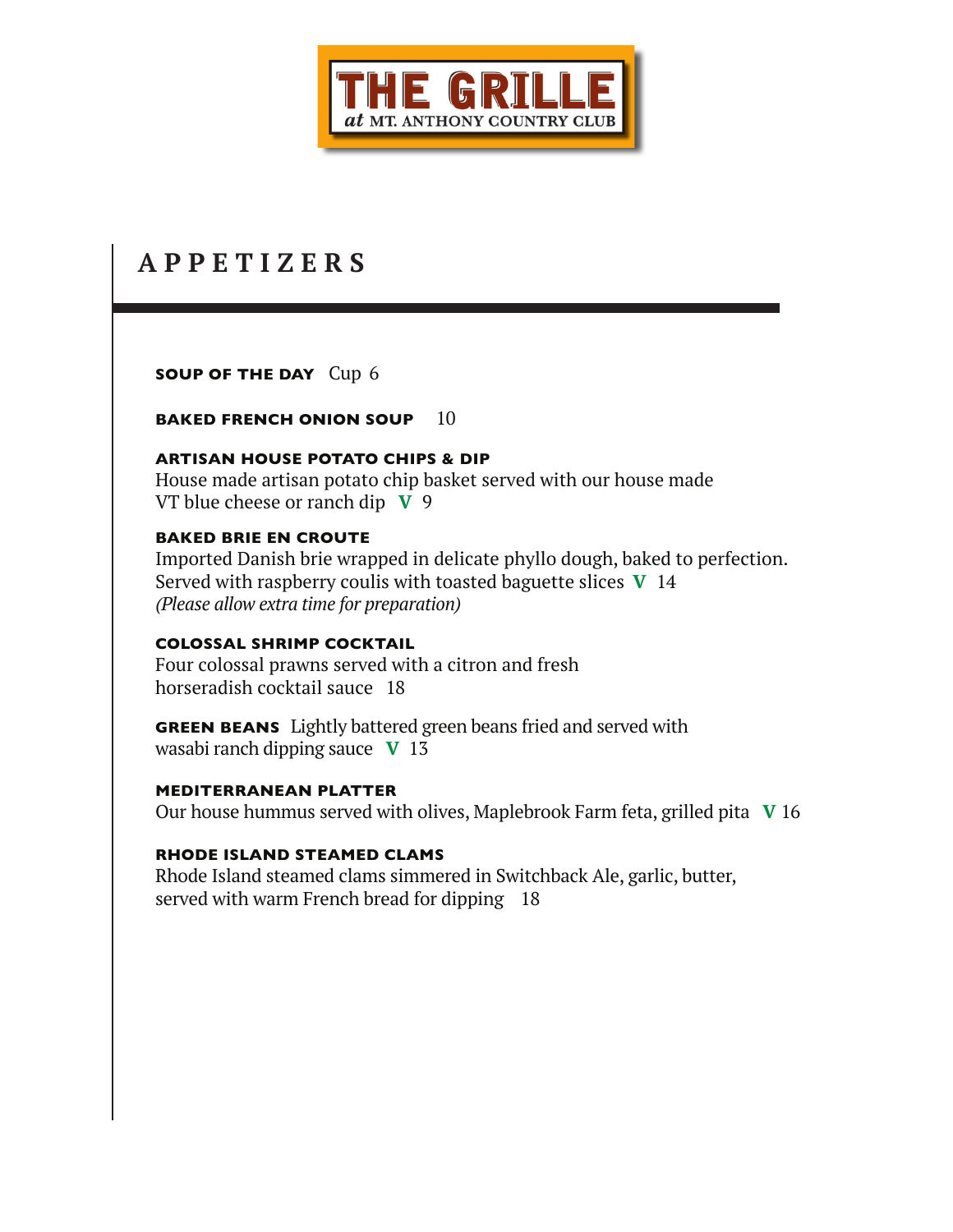## **S A L A D S & P U B F A R E**

#### **THE VERMONTER SALAD**

Fresh greens topped with roasted turkey, chopped bacon, apple slices, hard-boiled egg, blue cheese, diced tomatoes and fresh avocado 17

#### **CAESAR**

Crisp romaine, house croutons shaved parmesan, tossed in our own caesar dressing **V**13

#### **WEDGE GORGONZOLA SALAD**

Fresh iceberg wedge topped with our homemade rich Gorgonzola dressing, bacon, diced tomatoes and onion straws **V** 15

#### **ADD TO YOUR SALAD**

Grilled Chicken 6 Blackened Chicken 7 Grilled Salmon 12 Avocado 2 Bacon 3 Blue Cheese 2

#### **CHICKEN WINGS**

Jumbo chicken wings tossed in your choice of sauce served with cut vegetables & ranch or blue cheese dressing 16 *Mild, Medium, Hot, Nuclear, BBQ, Garlic Parmesan or Teriyaki*

#### **THE REUBEN**

Grilled rye corned beef or turkey, sauerkraut, Swiss cheese, Russian dressing. Served with French fries 16

#### **PESTO CHICKEN SANDWICH**

Grilled marinated chicken breast with Provolone cheese, roasted red peppers, caramelized onions, pesto sauce, house chips16

#### **JERRY'S QUESADILLAS**

Fresh tortilla filled with steak, chicken or black bean & corn, with Monterrey jack, peppers & onions. Served with salsa & sour cream. **V** 17 Avocado + 2

#### **BUILD THE MONUMENTAL BURGER**

8 oz Prime ground sirloin grilled to your liking, served on a brioche roll with iceberg, tomato, red onions, dill pickle & French fries 16

#### **GRILLED VEGGIE BURGER**

Our own veggie burger, on brioche roll with iceberg lettuce, tomato, pickled onions, French fries & pickle **V** 15

**Burger Add Ons** Avocado 2 Bacon 3 Blue Cheese 2 Caramelized Onions 2 Cheese 1.5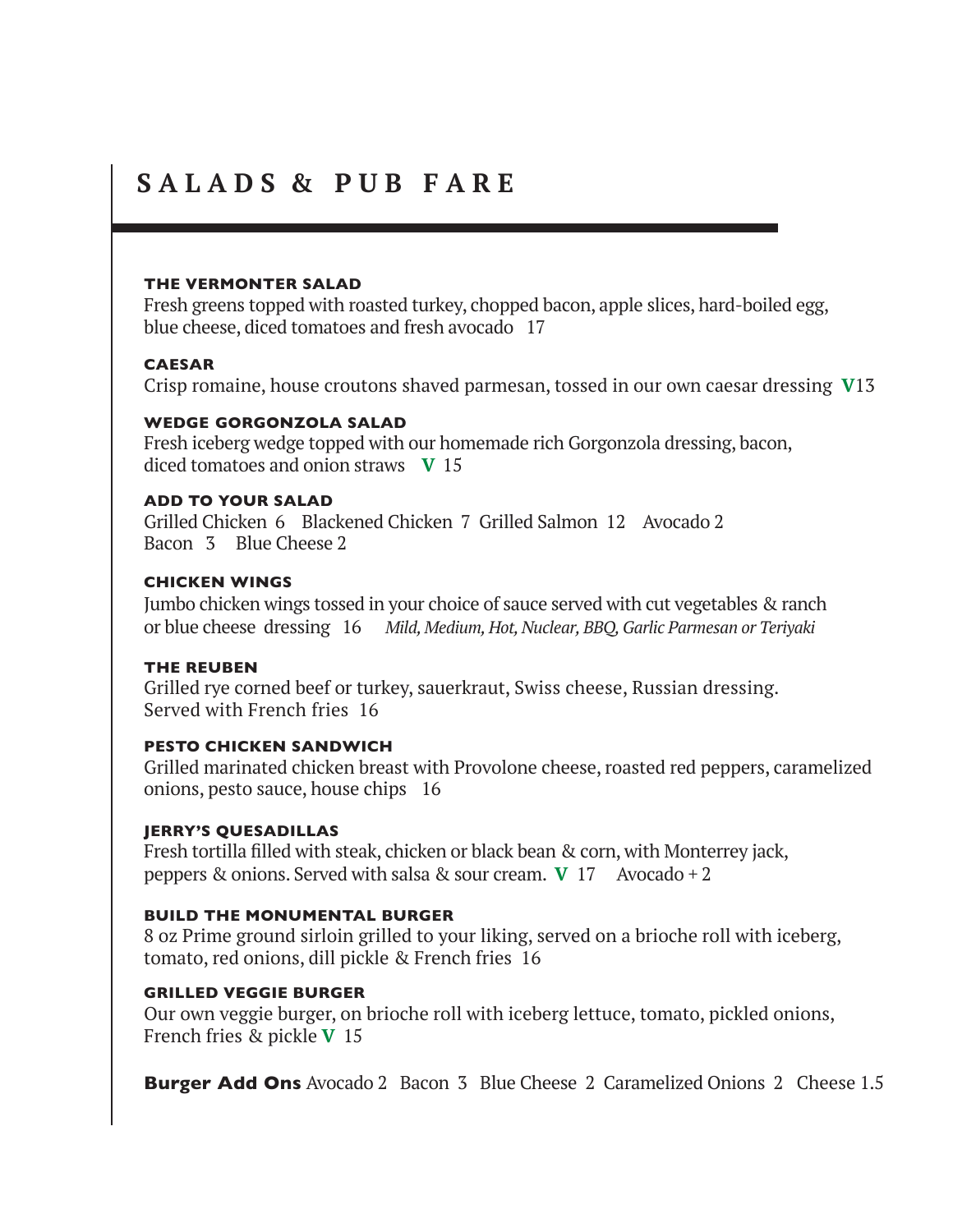# **E N T R E E S**

#### **PRIME NEW YORK STRIP STEAK** 12oz.

House aged, hand cut USDA Prime NY Strip Steak grilled to your preference, served with baked potato and chef's choice of vegetable 35 Blackened 37 *Served with our fresh baked rolls and house salad*

## **CREATE YOUR OWN SURF & TURF**

May be added to your steak. Choice of: Broiled shrimp scampi 13 With lazy lobster - *Market Price*

**STEAK TOPPERS** Caramelized Onions - Sautéed Mushrooms - Gorgonzola Sauce - Onion Rings add 4

## **GRILLED SALMON**

Fresh cut Faroe Island salmon fillet served with creamed potatoes and leeks, and sautéed spinach. *Served with our fresh baked rolls and house salad* 30

## **LOBSTER MAC AND CHEESE**

Tender Maine lobster tossed in our five cheese mac & cheese and VT smokehouse bacon 30

## **FETTUCINE WITH RED OR WHITE CLAM SAUCE**

Rhode Island Little Neck clams simmered in white wine, garlic butter clam sauce 27

## **APPLE PORK CHOP**

Heirloom bone-in pork chop grilled and served with caramelized apples, roasted fingerling potatoes and brandied demi glaze 25

## **SUMMER CHICKEN**

Pan roasted, panko-crusted Bell & Evans free range chicken topped with grated Parmiggiano, a refreshing arugula, tomatoes, artichokes and red onion salad 24

## **TRADITIONAL TURKEY DINNER**

Roast VT Tom turkey and herb dressing over creamy mashed potatoes, with savory pan gravy and Cape cranberry relish, seasonal vegetable 23

## **COD FISH & CHIPS**

Fresh Cod, lightly battered and fried. Served with English chips and coleslaw 21